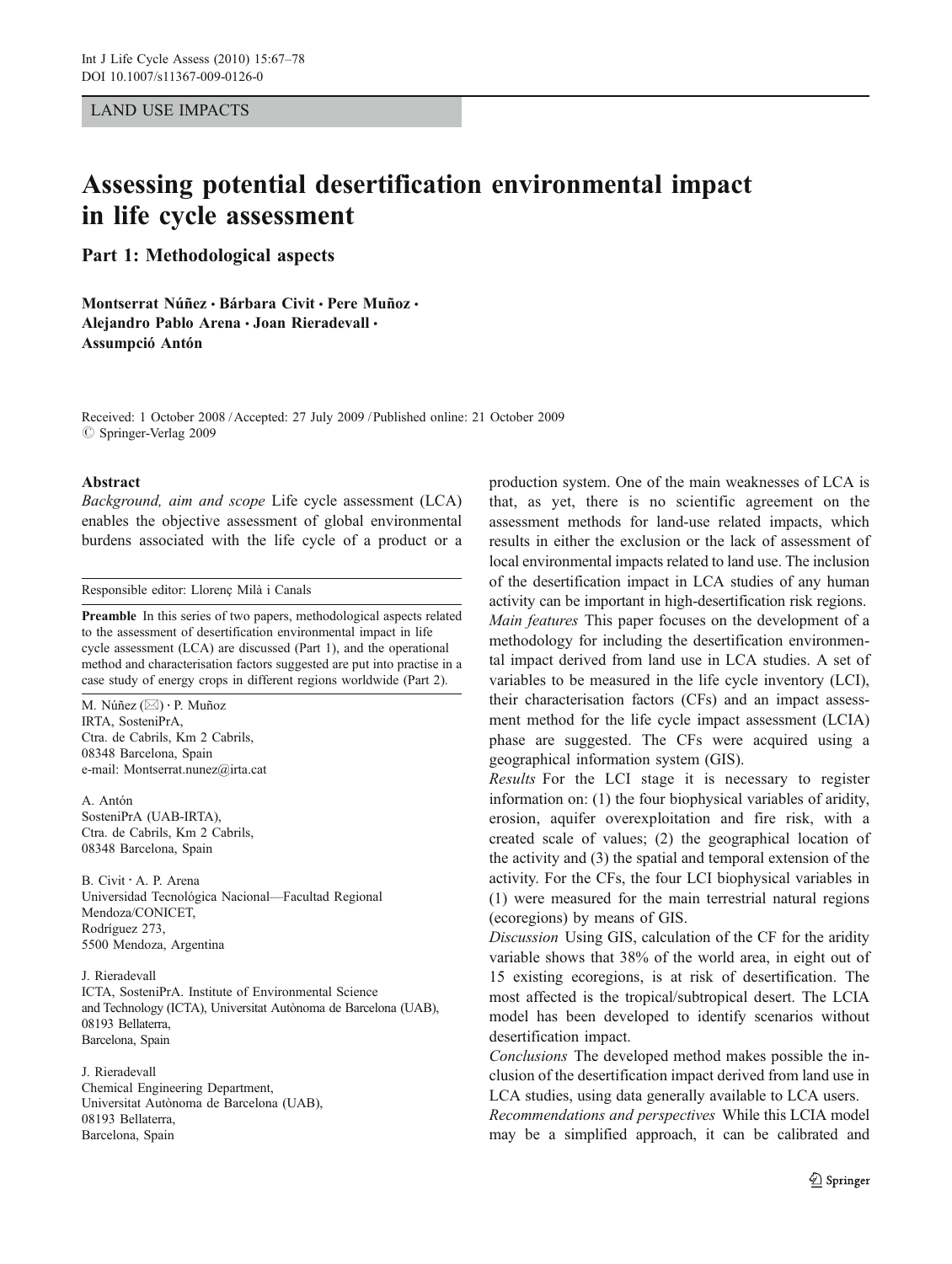improved for different case studies. The model proposed is suitable for assessing the desertification impact of any type of human activity and may be complemented with specific activity indicators, and although we have considered biophysical factors, the method can be extended to socioeconomic vectors.

Keywords Aridity index · Characterisation factors · Desertification . Geographical information system (GIS) . Land use impacts  $\cdot$  Life cycle assessment (LCA)  $\cdot$  Life cycle impact assessment (LCIA) . Life cycle inventory (LCI)

# 1 Introduction

Life cycle assessment methodology (LCA) was initially developed for environmental assessments of industrial systems. It was later adapted to agricultural systems, where its use has gradually spread. Traditionally, LCA studies take a general approach that is spatially and temporally independent of the environmental impacts derived from a product or production system (ISO-14040 [2006;](#page-10-0) ISO-14044 [2006\)](#page-10-0). However, as agricultural systems are closely related to local and temporal aspects, especially water consumption and land use, adjustments of the LCA methodology to take land use impacts into consideration are the subject of study (Guinée et al. [2006\)](#page-10-0) for both the life cycle inventory (LCI) and the life cycle impact assessment (LCIA).

Today, it is acknowledged that land use should be assessed by LCA, but there is still no consensus on the parameters to consider and the methodology to follow, mainly due to the lack of available data (Cowell and Lindeijer [2000\)](#page-9-0). Research has been carried out by a number of authors to identify the possible problems and propose solutions to address land use in LCA (Audsley [1997](#page-9-0); Goedkoop et al. [2009](#page-10-0); Koellner and Scholz [2007;](#page-10-0) Koellner and Scholz [2008;](#page-10-0) Milà i Canals et al. [2007;](#page-10-0) Wegener Sleeswijk et al. [1996;](#page-11-0) Weidema and Meeusen [2000\)](#page-11-0).

Apart from the area of land, land use quality and soil disturbance by the activity being developed have to be considered (Guinée et al. [2001](#page-10-0); Mattsson et al. [2000;](#page-10-0) Milà i Canals et al. [2007](#page-10-0)).

Due to the complexity of the different factors affecting land use quality, most proposals have suggested distinguishing between different ecosystems (Heijungs et al. [1992;](#page-10-0) Steen and Ryding [1993\)](#page-10-0) and using multiple indicators (Blonk et al. [1997;](#page-9-0) Cowell and Clift [2000;](#page-9-0) Mattsson et al. [2000\)](#page-10-0).

# 1.1 Desertification as a life cycle assessment land use impact category

To date, no attempts to include desertification impact in LCA studies have been published, even though this is one of the

main problems for sustainability in arid, semi-arid and dry sub-humid areas, especially in developing countries. The United Nations Convention to Combat Desertification (UNCCD) states that arid, semi-arid and dry sub-humid areas include areas other than polar and sub-polar regions, in which the ratio of annual precipitation to potential evapotranspiration lies between 0.05 and 0.65 (United Nations [1994\)](#page-10-0).

Irreversible soil degradation due to desertification is a concern in arid areas worldwide, as such, it is important to include desertification impact in LCA studies in these areas (Civit [2009\)](#page-9-0). In order to assess such land use impact, it is first necessary to define the variables and to gather quality information about them in the LCI. Other elementary flows required in the LCI are the spatial and temporal extent, and the geographical location. Once the inventory data is gathered, the LCI results have to be characterised in the impact assessment phase.

At present, the international community has not agreed on the methodology that should be followed to select desertification indicators. The main obstacle is that not all indicators are suitable at all scales. Two main factors for selecting the appropriate scale to measure an indicator are the availability of data sets for the area over a sufficient length of time, and the possibility of using remote-sensing technologies to obtain information (DESERTLINKS [2004\)](#page-9-0).

Desertification indicators are arranged according to the three dimensions of sustainable development: environmental (or biophysical), economic and social (MIMAM [2006\)](#page-10-0). Most of the studies on desertification assessment (e.g., DESER-TLINKS, DesertNet, DISMED, LADA and MEDALUS) have focused on the biophysical dimension of desertification, using several variables to measure it. Thus, desertification assessment using a multi-indicator approach appears to be an appropriate method for evaluating this land use impact.

1.2 Life cycle assessment and geographical information systems

Nowadays, most desertification indicators included in national action programmes and in studies to combat desertification are directly obtained from digitalized maps or by using geographical information systems (GIS).

Despite the widespread employment of GIS, little use is made of combinations of GIS data with LCIA to obtain land use indicators. Examples of using GIS and LCA focus on handling the information acquired with GIS methods to produce site-specific information on the environmental effects of a product or production system, which allows for more accurate LCA (Bengtsson et al. [1998](#page-9-0); Jäppinen et al. [2008\)](#page-10-0).

Given the benefits of GIS to provide land information, and the weakness of LCA, lacking impact categories related to land use, the integration of GIS with LCA is a good tool to define site-dependent characterisation factors (CFs). This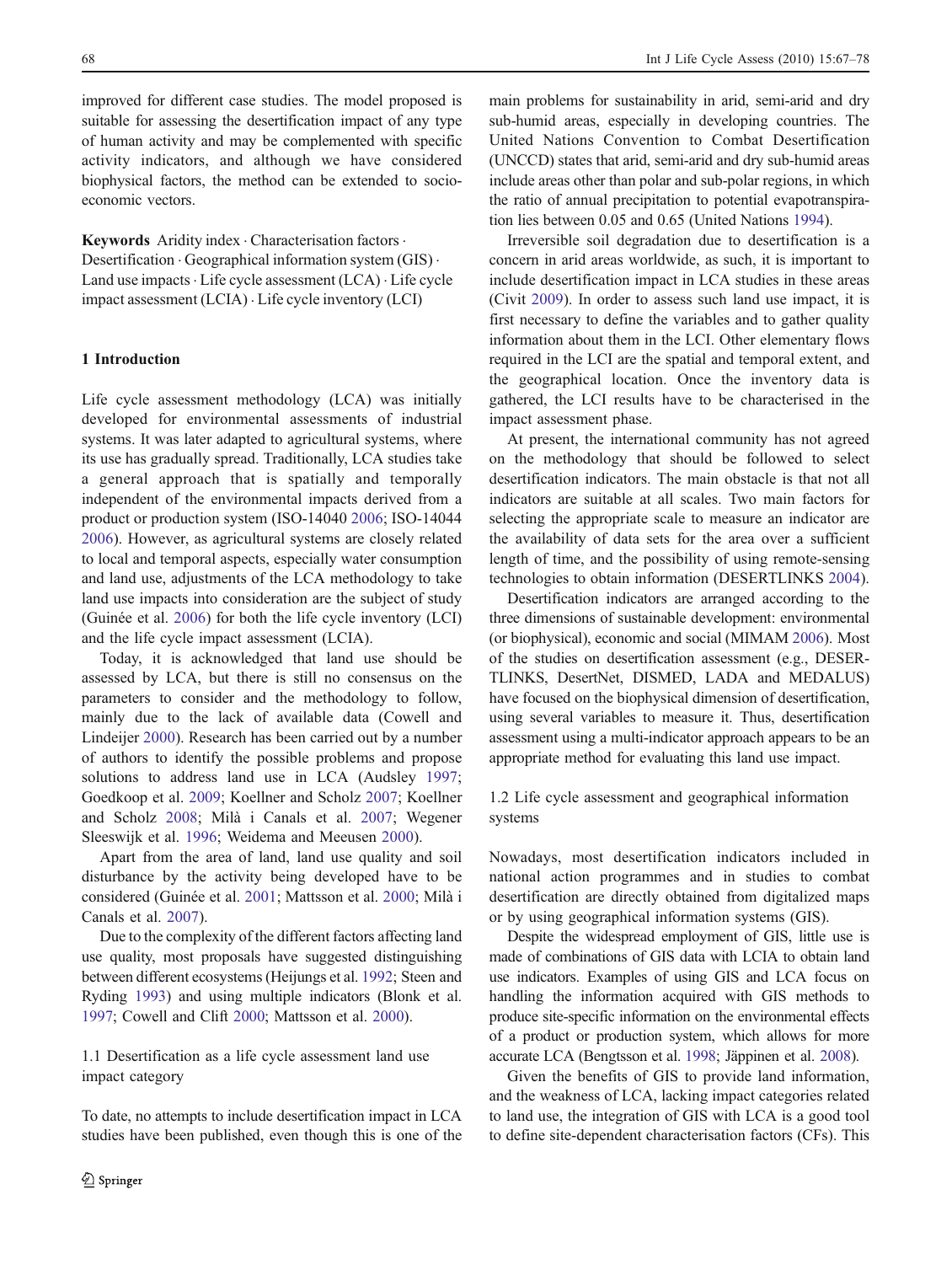<span id="page-2-0"></span>improves LCA adaptability to land use impacts, not only for desertification but also for other land use impacts such as biodiversity, water consumption and erosion.

The aim of this research was to develop a methodology for including potential desertification from land use as an environmental impact in LCA studies. This study provides LCI data, CFs obtained by GIS analysis and a LCIA.

#### 2 Life cycle inventory modelling

LCI considers the total consumptions and emissions of a system and quantifies them according to the functional unit established. When considering land use, inputs are related to resource consumption as well as to the pressure put on them.

Inputs to the model proposed must reflect the causes of land degradation, specifically those that affect arid lands, i.e., the causes of desertification. The selection was carried out by overlapping indicators at the local, national and global level and those indicators applicable within the LCA methodology. Only physical factors, belonging to the state and pressure framework, were taken into account, due to the disagreement related to social and economic vectors. The four selected physical variables state the desertification impact due to the different human activities that can occupy a portion of land during a certain period of time. The selected variables were: aridity index, erosion, aquifer overexploitation and fire risk. After an extensive review of action programmes to combat desertification from several countries and a number of international studies focused on assessment of desertification indicators, we concluded that these four variables adequately embrace the main factors that cause desertification. The four variables may be complemented with those specific for different kinds of human activity (e.g., salinity for agricultural activities, soil crusting for building activities). For LCA practitioners wishing to include a specific variable, because it is a basic indicator in a certain region under study, the same procedure must be followed as with the other variables.

Table [1](#page-3-0) shows the variables selected for inclusion in the LCI and their possible values. Each one must first be quantified then qualified following the scales of values proposed in Sections 2.1 to [2.4](#page-4-0). The proposed values were based on the reviewed desertification programmes and desertification studies.

Once the individual value for each variable has been assigned, the LCI value  $(LCI_{Desertification})$  can be calculated as shown in Eq. 1:

If 
$$
V_{\text{Aridity}} \leq 0
$$
, LCI<sub>Desertification</sub> = 0  
If  $V_{\text{Aridity}} > 0$ , LCI<sub>Desertification</sub> =  $V_{\text{Aridity}} + V_{\text{Erosion}}$   
+ $V_{\text{Aquifer overexploitation}} + V_{\text{Fire risk}}$ 

where LCI<sub>Desertification</sub> is the desertification index for the LCI phase and  $V_{\text{Aridity}}$ ,  $V_{\text{Erosion}}$ ,  $V_{\text{Aquifer}}$  overexploitation and  $V_{\text{Fire risk}}$  are the individual values for each variable. The sum of the individual values for the four variables was used to express the desertification impact caused by an activity, following the United Nations definition of desertification (United Nations [1994\)](#page-10-0), even though other mathematical formulae may also be appropriate. As a general rule, the higher the LCI<sub>Desertification</sub> value, the greater the desertification impact; however, Section 2.1 reports an exception to this generalisation. This LCI framework allows for easy comparisons of the desertification impact of several activities under study.

As Table [1](#page-3-0) shows, the range between the higher and the lower values of each variable differs. While  $V_{\text{Aquifer overexplotation}}$ and  $V_{\text{Fire risk}}$  range from 1 to 2, the range for  $V_{\text{Aridity}}$  is from 0 to 3 and  $V_{\text{Frosion}}$  from 1 to 3. Only  $V_{\text{Aridity}}$  can take a value of 0. A different weighting was assigned to the conditions considered in each variable, depending on their importance in determining desertification. Both  $V_{\text{Aquifer}}$  overexploitation and  $V_{\text{Fire risk}}$  have a lower weighting than  $V_{\text{Aridity}}$  and  $V_{\text{Erosion}}$ . The aridity variable has a higher weighting as it is the criterion used by the United Nations ([1994](#page-10-0)) to identify those zones where desertification could occur. The high weighting allocated to soil erosion is due to its major impact at a global level. In addition, both the aridity index and soil erosion are the two basic indicators in all national action programmes to combat desertification (DESERTLINKS [2004](#page-9-0)). Following the criterion established in the Spanish Desertification National Action Programme (DNAP-Spain), four desertification impact categories were distinguished in agreement with the LCI<sub>Desertification</sub> value: low (LCI<sub>Desertification</sub> from 4 to 5), medium (LCI<sub>Desertification</sub> from 5 to 6), high (LCI $_{\text{Desertification}}$  from 6 to 7) and very high (LCI $_{Desertification}$  from 7 to 10).

Apart from the individual values for each variable ( $V_{\text{Aridity}}$ ,  $V_{\text{Erosion}}$ ,  $V_{\text{Aquifer}}$  overexploitation and  $V_{\text{Fire risk}}$ ), to assess this impact of land use it is necessary to register the geographical location, and spatial and temporal extension of the activity in the LCI.

#### 2.1 Aridity variable

 $(1)$ 

The aridity factor was calculated considering the climatic surface map given by the ratio  $P/\text{ET}_0$ , where P is the precipitation and  $ET_0$  the potential evapotranspiration. General criteria to characterise each area are shown in Table [1](#page-3-0).

To assign values to the aridity variable  $(V_{\text{Aridity}})$ , the regions described within the United Nations definition of desertification (United Nations [1994](#page-10-0)) were considered. According to the UNCCD, humid sub-humid and humid areas are not at risk of desertification. The numerical values assigned were: arid regions, 3; semi-arid regions, 2; dry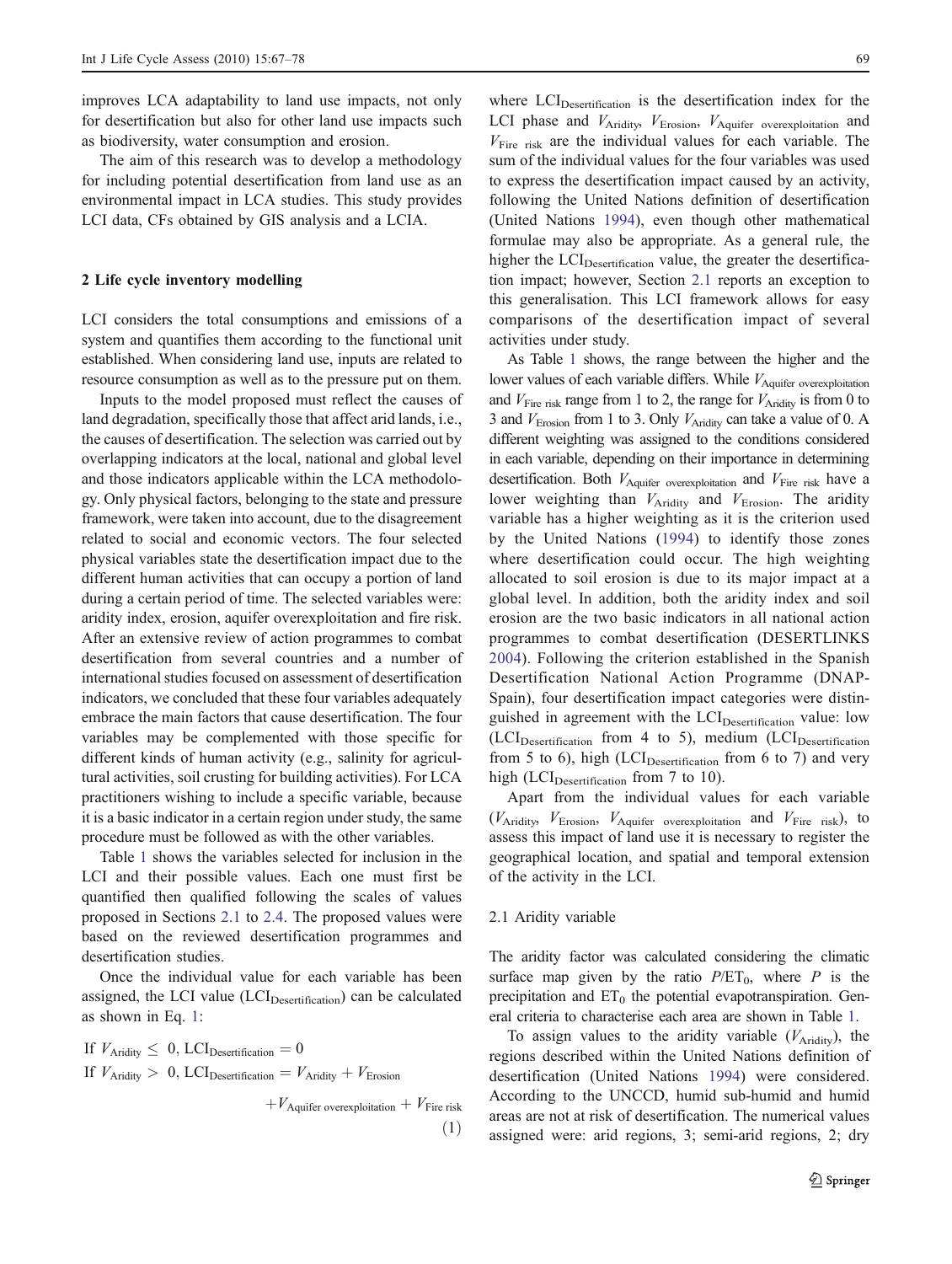<span id="page-3-0"></span>

| <b>Table 1</b> Proposal for the<br>estimation and evaluation of                                                                        | Desertification variables                                                                  |                                               |  |  |  |
|----------------------------------------------------------------------------------------------------------------------------------------|--------------------------------------------------------------------------------------------|-----------------------------------------------|--|--|--|
| desertification variables for<br>the inventory phase                                                                                   | Estimation value                                                                           | Evaluation (LCI variable data, dimensionless) |  |  |  |
| (LCI <sub>Desertification</sub> ; dimensionless)                                                                                       | Aridity variable $(V_{\text{Aridity}})^a$                                                  |                                               |  |  |  |
|                                                                                                                                        | Arid $(0.05 - 0.20)$<br>Semi-arid (0.20-0.50)                                              | 3<br>2                                        |  |  |  |
|                                                                                                                                        | Dry sub-humid $(0.50-0.65)$                                                                |                                               |  |  |  |
|                                                                                                                                        | Humid sub-humid $(0.65-0.75)$<br>Humid $(>0.75)$                                           | $\theta$<br>$\boldsymbol{0}$                  |  |  |  |
|                                                                                                                                        | Erosion variable $(V_{\text{Erosion}})$                                                    |                                               |  |  |  |
|                                                                                                                                        | $>25$ tha <sup>-1</sup> year <sup>-1</sup>                                                 | 3                                             |  |  |  |
|                                                                                                                                        | 12-25 $\text{tha}^{-1} \text{ year}^{-1}$<br>$12$ tha <sup>-1</sup> year <sup>-1</sup>     | 2                                             |  |  |  |
|                                                                                                                                        | Aquifer overexploitation variable (VAquifer overexploitation)                              |                                               |  |  |  |
|                                                                                                                                        | $W^b > 0.8R^c$<br>$0.8R \ge W > 0.4R$                                                      | 2<br>1.6                                      |  |  |  |
|                                                                                                                                        | $0.4R \ge W > 0.2R$                                                                        | 1.3                                           |  |  |  |
| <sup>a</sup> Ratio between precipitation (P)<br>and evapotranspiration $(ET_0;$<br>$P/ET_0$ , dimensionless<br><sup>b</sup> Withdrawal | $W \leq 0.2R$                                                                              |                                               |  |  |  |
|                                                                                                                                        | Fire risk variable $(V_{\text{Fire risk}})$<br>$\geq$ 10% burned area in previous 10 years | 2                                             |  |  |  |
| <sup>c</sup> Recharge                                                                                                                  | $\leq 10\%$ burned area in previous 10 years                                               |                                               |  |  |  |

sub-humid regions, 1 and humid sub-humid and humid regions, 0. These numerical values were adapted from the DNAP-Spain proposal. This action programme gives arid regions a value of 2, semi-arid regions a value of 1 and the remainder (dry sub-humid, humid sub-humid and humid regions) a value of 0. However, it seems more appropriate to increase the value of all climates with desertification risk, from dry sub-humid to arid regions, by one unit. Regardless of the  $V_{\text{Erosion}}$ ,  $V_{\text{Aquifer overexploitation}}$  and  $V_{\text{Fire risk}}$  values, the desertification impact in a portion of land exists only if  $V_{\text{Aridity}}$  is not equal to 0, as shown in Eq. [1.](#page-2-0)

#### 2.2 Erosion variable

Erosion is one of the main reasons for soil degradation and desertification. The LCI data for the erosion variable  $(V_{\text{Erosion}})$  only requires an estimate of water erosion for the study area. Wind erosion is not included in the measurement because, by comparison, water erosion causes greater soil losses on a world scale (Oldeman et al. [1990](#page-10-0); Reich et al. [2001](#page-10-0)). Water erosion is a biophysical indicator usually built within the national action programmes to combat desertification. The universal soil loss equation (USLE; Wischmeier and Smith [1978\)](#page-11-0) was used for the assessment, as it is the quantitative model of soil loss evaluation with the greatest agreement on an international level and widely applied (Boellstorff and Benito [2005](#page-9-0); Nelson [2002;](#page-10-0) Van der Knijff et al. [2000\)](#page-11-0). The USLE predicts the average annual water erosion rate in the longterm on a field slope based on rainfall pattern, soil type, topography, crop system and management practises. In this study, the five erosion intensity categories proposed by Stone [\(2000](#page-10-0)) were reduced to three: category  $1 \approx 12$  tha<sup>-1</sup> year<sup>-1</sup>) combines the <7.5 and 7.5-12.5 tha<sup>-1</sup>year<sup>-1</sup> categories, category 2  $(12-25 \text{ tha}^{-1})$  corresponds to the 12.5–25.5 tha<sup>-1</sup> year<sup>-1</sup> category and category 3 (>25 t ha<sup>-1</sup> year<sup>-1</sup>) combines the 25.5-37 and >37 tha<sup>-1</sup> year<sup>-1</sup> categories. These three categories were given the numerical values of 1, 2 and 3 respectively, following the DNAP-Spain criteria. The established thresholds fit well within those adopted by DNAP-Spain and are similar to those suggested by other authors: Basic et al. [\(2004](#page-9-0)) considers six categories, from  $\leq 2$  tha<sup>-1</sup> year<sup>-1</sup> (insignificant erosion) to  $>40.01$  tha<sup>-1</sup> year<sup>-1</sup> (disastrous erosion) and Kirkby et al. [\(2004](#page-10-0)) distinguishes eight erosion limits, from  $\leq 0.5$  tha<sup>-1</sup> year<sup>-1</sup> to >50 tha<sup>-1</sup> year<sup>-1</sup>.

# 2.3 Aquifer overexploitation variable

Overexploitation may be defined as the situation in which, over a period of years, the average aquifer abstraction rate is greater than, or close to, the average recharge rate (RDPH [1986](#page-10-0)). The LCI data estimate for the aquifer overexploitation variable  $(V_{\text{Aquifer}})$  overexploitation) needs to take into account the hydrological balance of the aquifers located in the area under study. The variable can take four different values, between 1 and 2, depending on the degree of aquifer exploitation, calculated as withdrawal divided by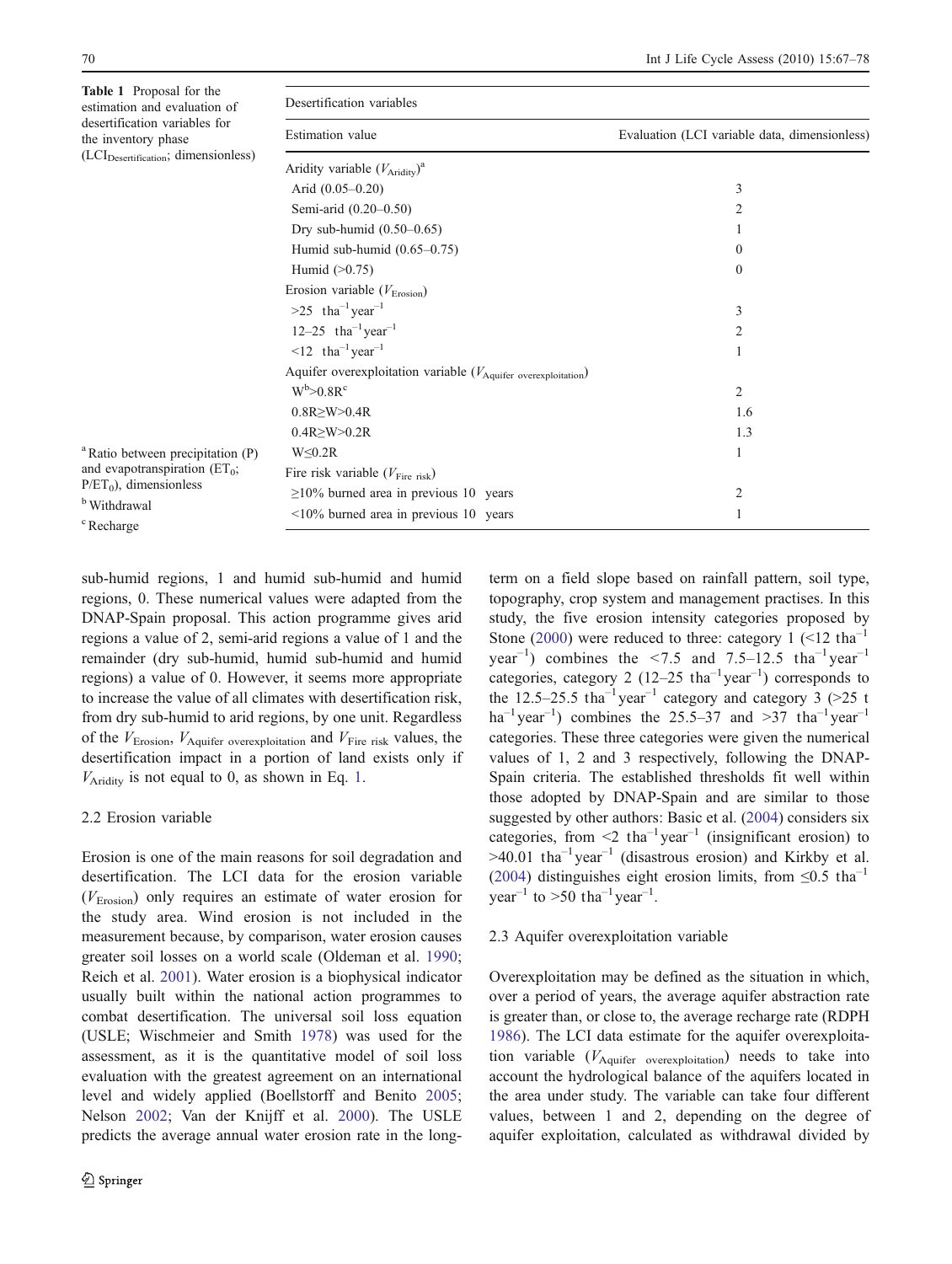<span id="page-4-0"></span>recharge (water exploitation ratio). The aquifer exploitation thresholds established in this study are based on those suggested by Alcamo et al. ([2000\)](#page-9-0). For this author, an exploitation ratio above 0.8 indicates very high stress (VAquifer overexploitation is 2); a ratio between 0.4 and 0.8 represents high stress  $(V_{\text{Aquifer}}$  overexploitation is 1.6); a ratio between 0.2 and 0.4 indicates medium stress  $(V_{\text{Aquifer overexploitation}}$  is 1.3); a ratio between 0.1 and 0.2 means low stress; and a ratio below 0.1 shows no stress  $(V_{\text{Aquifer overexulation}})$  is 1 in these last two cases). Currently, there is no objective basis for selecting a threshold for overexploitation ratio. The DNAP-Spain considers that aquifer overexploitation only takes place when water withdrawal is equal or higher than 0.8 times the recharge. However, other authors consider this exploitation rate shows high-stressed water resources. For this reason, the criterion of the DNAP-Spain was rejected in favour of more universal and conservative criteria for water requirements of ecosystems.

## 2.4 Fire risk variable

Forest fires, recognised as a cause of desertification (MIMAM [2005](#page-10-0)), are one of the main factors that influence the structure and function of terrestrial ecosystems all over the world. The LCI data for the fire risk variable ( $V_{\text{Fire risk}}$ ) was obtained by quantifying the accumulated percentage of surface affected by forest fires during the last 10 years in the geographical area under study. If these data are not available, statistical data over a period of 10 years may be used. The selected geographical area must be equivalent to a regional administrative division (e.g., departamentos, comarcas in Spain and Argentina). The choice of the 10 year period for the fire statistics was based on the monitoring period of the Forest Resources Assessment 2005 (1988–1992 and 1998–2002; FAO [2006](#page-10-0)). Fire intensity was classified into two groups, following the DNAP-Spain criterion: <10% of affected area and ≥10% of affected area. According to this criterion, when the area affected is <10%, the fire risk variable takes a value of 1, and when it is  $\geq 10\%$ , the variable takes a value of 2. The 10% threshold is also considered appropriate for regions outside Spain because this value was the result of a consensus agreed in an action programme to combat desertification in a Mediterranean region. Here, many studies on the consequences of fires have been carried out, as a consequence of high fire frequency and its derived economic and social problems.

# 3 Development of the characterisation factors for natural areas

As CFs of the LCIA phase for the four variables estimated in the LCI have been established for the large natural areas of the world, soil quality was taken into account in land use assessment, following the proposals by other authors (Heijungs et al. [1992;](#page-10-0) Steen and Ryding [1993\)](#page-10-0). CFs for large natural areas that incorporate biodiversity impacts in LCA have also been developed (Cowell and Lindeijer [2000](#page-9-0); Koellner [2000](#page-10-0); Schmidt [2008](#page-10-0)), but no inclusion of desertification impacts has previously been published. One of the main contributions of this study is the establishment of desertification impact CFs for the large natural areas of land. The divisions between these areas are based on climatic and vegetative cover factors, both aspects having a major influence on soil desertification risk.

## 3.1 Choice of an ecosystem classification

The assessment of any impact category in LCA requires CFs that are unique on a global scale. To satisfy this premise, the classification of natural systems that is used in the LCIA must comply with the following criteria: (1) it must be applicable worldwide, (2) it needs to be accepted by the scientific community and widely used, (3) the data must be available worldwide and (4) a relationship between each natural system category and its desertification risk must be shown. Additionally, it is preferable that the classification is available in digital format, to enable work with GIS.

Many authors have developed classification systems of natural areas. For example, Begon et al. ([1999\)](#page-9-0) define 12 biomes, Folch et al. ([1984\)](#page-10-0) distinguish 12 physiognomic domains, Olson et al. ([1983\)](#page-10-0) identify 44 land ecosystem classes and Bailey [\(1996](#page-9-0); [1998\)](#page-9-0) describes 15 ecosystem regions (or ecoregions). These authors all comply with the four requirements mentioned above, but the hierarchical classification of Bailey's ecoregions was used here as it is available in a GIS compatible format, while the other three have poor quality digitalized public maps. The lack of georeferenced maps makes it difficult to determine the CFs in the analyses, and to combine the natural areas layer with other information layers (aridity index, erosion risk, aquifer overexploitation and fire risk).

Based on macroclimate conditions and the prevailing plant formations determined by these conditions, Bailey [\(1996](#page-9-0); [1998\)](#page-9-0) subdivided the continents into ecoregions with three levels of detail: domains (macroecosystems), divisions and climate subtypes, provinces or sites (microecosystems; Bailey [2002\)](#page-9-0). Table 3 in the [Appendix](#page-8-0) lists climate, vegetation and surface area associated with each of the four domains and 15 divisions.

## 3.2 Calculation of the characterisation factors

The CFs must be calculated for each LCI variable and for each ecoregion. The assessment methodology and the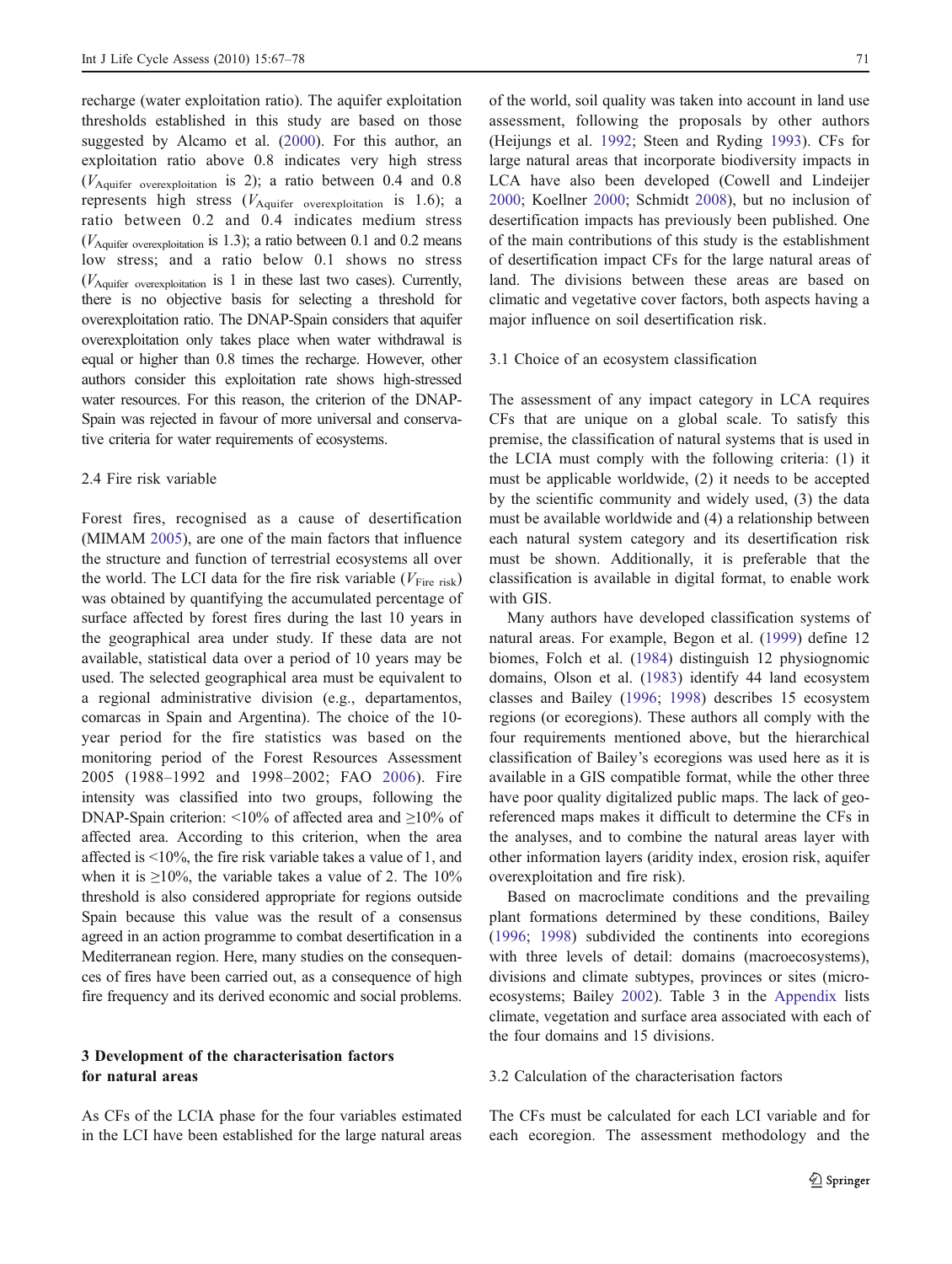<span id="page-5-0"></span>possible values follow the same procedure used to obtain the values of the variables in the LCI (see Sections [2.1](#page-2-0) to [2.4](#page-4-0)). The CFs were calculated using GIS. The configuration of each layer (one for each variable) was based on the collection of maps and statistical data from several information sources:

 $CF_{\text{Aridity}}^{i}$  (characterisation factor for the aridity variable for each ecoregion,  $i$ ) was based on the global aridity index map of the Global Agro-Ecological Zoning 2000 from FAO and IIASA (Fischer et al. [2000\)](#page-10-0).

 $CF_{Erosion}^i$  was derived from the world map of the Global Assessment of Human-Induced Soil Degradation (GLASOD; ISRIC [2008](#page-10-0)). In GLASOD, a total of 12 soil degradation

types are recognised and mapped, of which two types are related to water erosion: loss of topsoil (Wt) and terrain definition/mass movement (Wd). Both were accounted for in each ecoregion in order to obtain the  $CF_{Erosion}^i$ .

 $CF_{\text{Aquifer overexploitation}}^{i}$  was determined using statistical data on the recharge and withdrawal aquifer exploitation rates per country published by EEA ([1999](#page-9-0)), EMWIS [\(2007\)](#page-9-0), FAO [\(2007a](#page-10-0)), UNEP [\(2002](#page-10-0)) and WRI ([2007](#page-11-0)). These five groups collected their data for years between 1960 and 2007. However, the years covered for statistical analysis are variable and typically not available for a time series.

 $CF_{\text{Fire risk}}^{i}$  was also derived from statistical data at the national level published by FAO ([2006;](#page-10-0) [2007b;](#page-10-0) [2008](#page-10-0)) and



Fig. 1 Diagram of the methodology applied for obtaining the characterisation factors of desertification risk for each ecoregion  $(CF<sup>i</sup>)$ . <sup>a</sup> Three divisions of the polar domain (icecap, tundra and

subarctic) were not included as they are in a cold or antarctic climate (not arid, semi-arid or dry sub-humid areas; Fischer et al., [2000\)](#page-10-0). i ecoregion, CF characterisation factor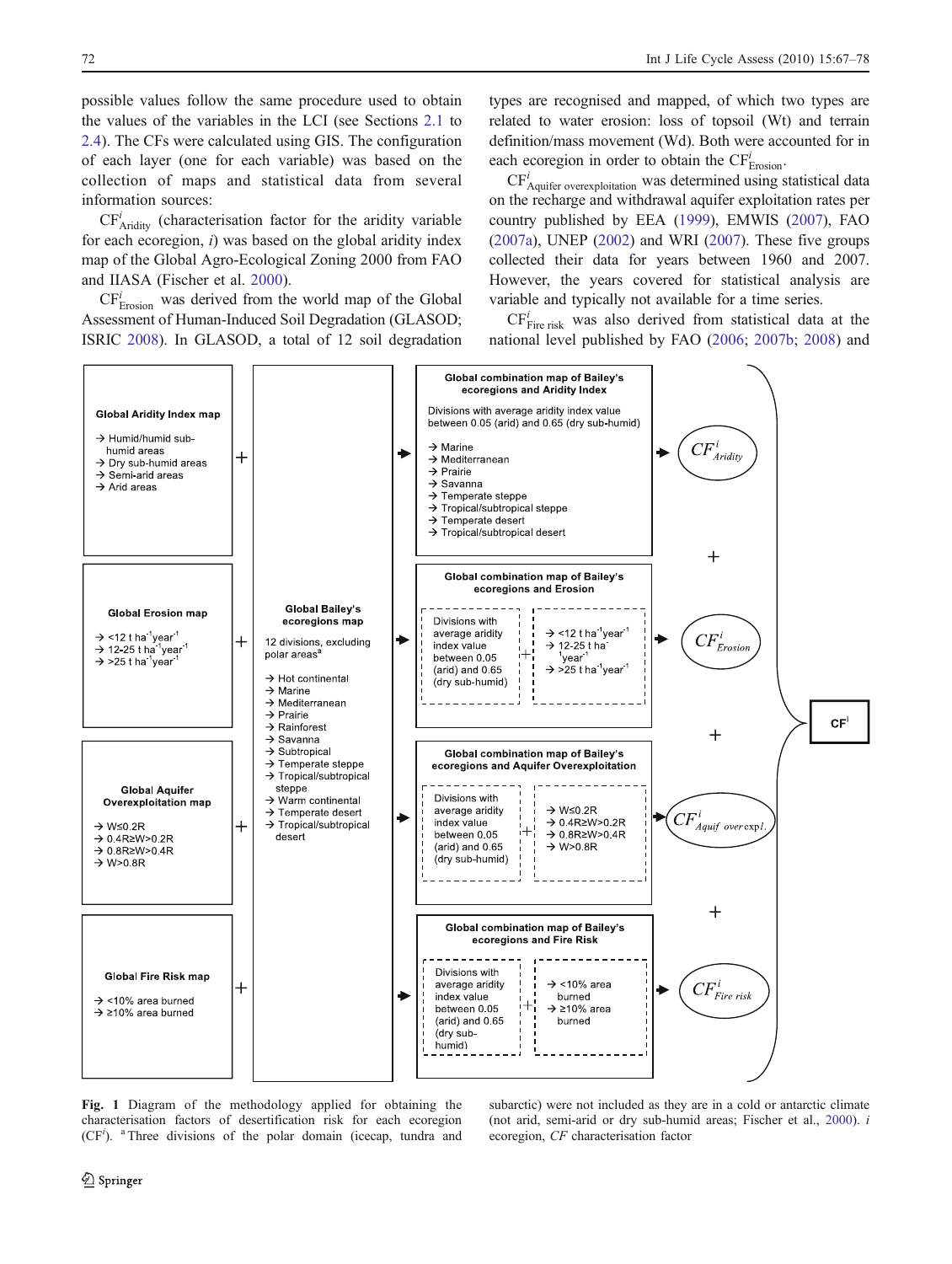UNEP ([2002\)](#page-10-0). The statistical period covered is from 1985 to 2004. In countries where data on the surface affected by forest fires for a period of 10 years was not available, the average burned area per year was calculated from the available information.

Once the information on each of the four variables was compiled, geo-referenced layers were made using GIS. For this, we used two software programmes: MiraMon® 6.1 [\(2008](#page-10-0)) and ArcView 3.2®. The GIS allows the overlap of Bailey's ecoregions layer with the four desertification variable layers, to obtain surface statistics of each variable category for each ecoregion.

 $CF_{\text{Aridity}}^i$  and  $CF_{\text{Aquifer overexploitation}}^i$  were calculated as the average value for each ecoregion.  $CF_{Erosion}^i$  is the average value of soil erosion risk in the ecoregion soils threatened by water erosion, weighted by the ecoregion surface area. Finally,  $CF_{\text{Fire risk}}^{i}$  was calculated by a similar method to that applied in the LCI phase, in which an ecoregion is considered to have a fire risk (CF is 2) if, during the previous 10 years, a minimum of 10% of its surface area had been affected by fires, with each country affected having a ratio equal to or higher than 10% of area burned. If the burned area of the ecoregion is lower than 10%, its CF is 1.

The CF for a given ecoregion can be calculated as the sum of the CFs for each of the four variables. The methodology explained in this section is summarised in Fig. [1.](#page-5-0) As shown in this figure, after carrying out the overlap between the Global Aridity Index map and the Global Bailey's Ecoregions, only eight out of 15 ecoregions have arid, semi-arid or dry sub-humid average aridity index. These ecoregions are: marine, Mediterranean, prairie, savanna, temperate steppe, tropical/subtropical steppe, temperate desert and tropical/subtropical desert, which represent 38% of the total land surface. According to the United Nations [\(1994](#page-10-0)) criterion, desertification risk is only possible in these eight ecoregions. In the remaining seven ecoregions,  $CF_{\text{Aridity}}^{i}$  is equal to 0 (see Section [2.1](#page-2-0) and Table [1\)](#page-3-0).

Information from GIS technology was directly applicable to the LCA in this research, allowing the calculation of the CFs for the LCIA phase. Therefore, the simultaneous use of these tools (LCA and GIS) has clear advantages for retrieving information on land use impact. Figure 2 shows one of the four GIS layers.

#### 4 Life cycle impact assessment modelling

## 4.1 Application of characterisation factors

Table [2](#page-7-0) shows the CFs for each variable and ecoregion division with desertification risk. These CFs were obtained by applying the methodology described in Fig. [1](#page-5-0) and the variable values estimated in the LCI data phase (see Section [2](#page-2-0) and Table [1](#page-3-0)).

The greatest desertification risk is found in the tropical/ subtropical desert ecoregion, with a CF of 7.6 (out of 10). This ecoregion is mainly located in northern countries of Africa, some Arabian countries, Australia, the southwest of China and the western edge of South America. Terrestrial deserts (hyper-arid areas where precipitation is lower than  $25$  mm year $^{-1}$ ) and semi-deserts (areas with imminent desertification risk) are located within this ecoregion.

Mediterranean and tropical/subtropical steppe (both with a value of 6.3) are the ecoregions with the next greatest desertification risk, while marine and prairie are, among all



Fig. 2 Global combination map of Bailey's ecoregions with fire risk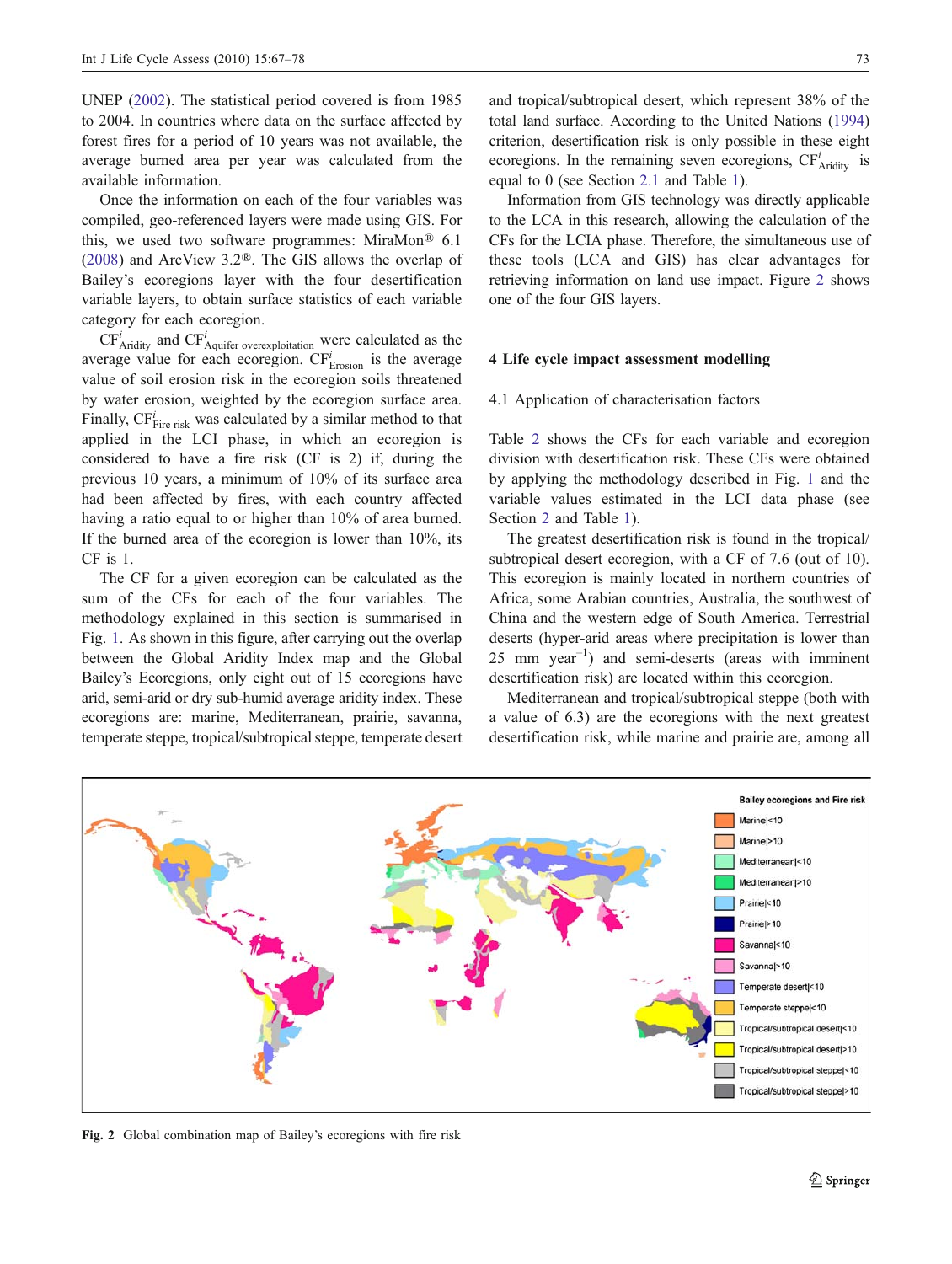|                                        | Marine | Prairie | Temperate<br>steppe | Temperate<br>desert | Savanna | Mediterranean | Tropical/subtropical<br>steppe | Tropical/<br>subtropical desert |
|----------------------------------------|--------|---------|---------------------|---------------------|---------|---------------|--------------------------------|---------------------------------|
| $CF_{\text{Aridity}}$                  |        |         |                     |                     |         |               |                                |                                 |
| $CF_{Erosion}$                         |        |         |                     |                     |         |               |                                |                                 |
| $CF_{\text{Aquifer overexploitation}}$ |        |         |                     | 1.3                 |         | 1.3           | 1.3                            | 1.6                             |
| $CF_{\text{Fire risk}}$                |        |         |                     |                     |         |               |                                |                                 |
| CF <sup>i</sup>                        | 4.0    | 4.0     | 5.0                 | 5.3                 | 6.0     | 6.3           | 6.3                            | 7.6                             |

<span id="page-7-0"></span>Table 2 Characterisation factors of desertification risk for each ecoregion (dimensionless)

i ecoregion

the ecoregions with desertification risk, the least susceptible (CF of 4).

## 4.2 Life cycle impact assessment model

In this study, we also propose a desertification impact assessment model. Equation 2 shows the model proposed for inclusion in LCA studies.

$$
LCIA_{Desertification} = [LCI_{Desertification} \times CF^{i}]
$$

$$
\times \frac{Area_{LCI activity}}{Log Area_{Ecoregion i}} \times t
$$
(2)

where LCIA<sub>Desertification</sub> is the desertification impact due to the assessed activity, in  $km^2$ <sub>LCI activity</sub>  $\times km^{-2}$ <sub>Ecoregion i</sub> during the period of time (years) that the activity takes place; LCI<sub>Desertification</sub> is the inventory data (dimensionless) of this activity;  $CF<sup>i</sup>$  is the characterisation factor of the ecoregion where the evaluated activity takes place (dimensionless, see Table 2);  $Area_{LCI\_Activity}$  is the spatial extension of the activity (in  $km^2$ ); Log Area<sub>Ecoregion<sub>1</sub> is</sub> the decimal logarithm of the ecoregion area where the activity is located (in  $km^2$ ) and t is the temporal extension of the activity (in years). High values of LCIA<sub>Desertification</sub> mean high soil desertification impact caused by the situation under analysis.

It should be noted that, when the variable  $V_{\text{Aridity}}$  in the  $LCI<sub>Desertification</sub>$  is equal to 0 (humid climates, without desertification risk), LCIA<sub>Desertification</sub> is zero. In this case the desertification impact of the activity should not be integrated in LCA studies. This can be used to identify those cases without desertification impact. The LCIA<sub>Desertification</sub> value is also zero when  $CF<sup>i</sup>$  or any other variable in Eq. 2 is zero. A value of zero for  $CF<sup>i</sup>$  means that the activity being studied is in an ecoregion with no desertification risk (icecap, tundra, subarctic, warm continental, hot continental, subtropical and rainforest).

The model suggested focuses on the desertification risk value of the ecoregions without comparing to a reference ecoregion (Blonk et al. [1997](#page-9-0); Heijungs et al. [1992](#page-10-0); Weidema et al. [1996](#page-11-0)). This approach works well, as there is no agreement about which reference system to select or how to measure it.

The LCIA model selected was that which fit best the models used to apply in LCA of those tested. Previous LCIA models tested were, for instance, the average  $LCI_{Desertification}/CF$ and the weighted average  $\sum_{i=1}^n$  $V_{\text{LCI}}$  variable  $\sum_{i=1}^n$  $CF_{\text{variable}}^i$ approaches. They

were not effective in cases of single land use (activities with the same LCI) in different ecoregions. In both approaches the greatest impact values were obtained in ecoregions with lower CF.



*Area*<sub>*Ecoregion i*</sub>  $\frac{Area_{LCI}}{Area_{Ecore,ij}\times CF}$ <sup>*i*</sup>  $] \times \frac{Area_{LCI}}{Area_{Ecore,ijon}} \times$ 

Fig. 3 Relationship between the desertification impact (LCIA, in  $km^2$ <sub>LCI activity</sub>×km<sup>-2</sup><sub>Ecoregion *i*×y) and the ecoregion area for the eight ecoregions</sub> with desertification risk. Hypothetical case where  $LCI_{Desertification} = 6$ , Area<sub>LCI activity</sub>=10,000 m<sup>2</sup>,  $t=1$  year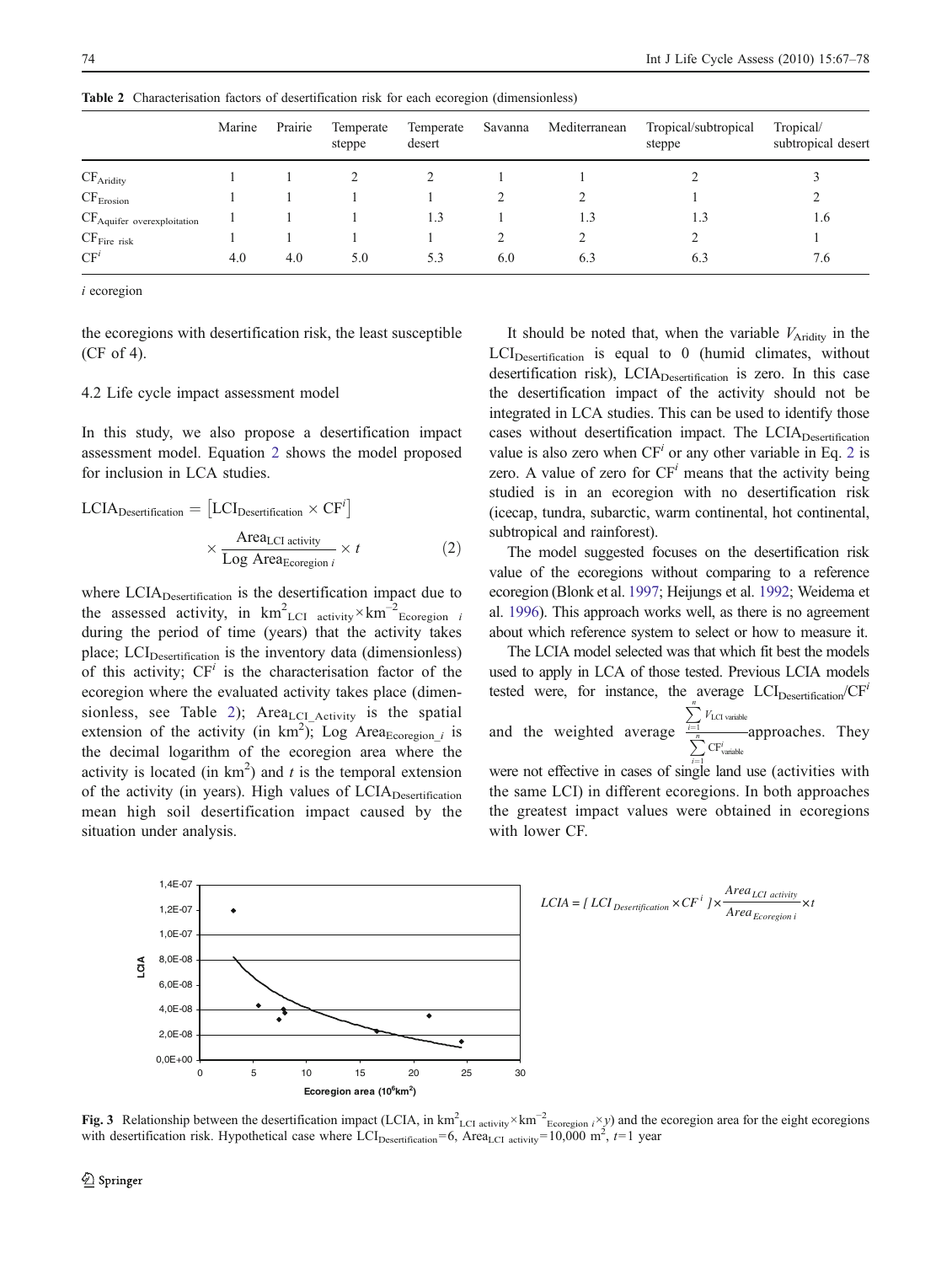<span id="page-8-0"></span>The area of the ecoregion (Area $_{\text{Ecoregion } i}$ ) is expressed in Eq. [2](#page-7-0) by a logarithmic relationship with the resulting impact. The aim was to represent the likelihood of an area– desertification relation, with smaller surface areas having more desertification risk than larger areas (Fig. [3\)](#page-7-0). Logarithmic correlations between area–species interactions have been reported for several groups of organisms (theory of insularity), where the drop in the number of species is faster in smaller areas (Begon et al. [1999](#page-9-0)). It could be argued that the potential impact does not follow an area–desertification relation in a logarithmic way. However, unlike the linear model, the model proposed shows the growing marginal effects with successive surface area reductions.

## 5 Conclusions

In this research, an LCA methodology for assessing the environmental local impact of desertification were developed and adapted. The approach adds an innovative contribution, since previous LCA methodological studies consider water consumption, erosion and biodiversity impacts but not the desertification impact.

Four biophysical variables belonging to the state and pressure frameworks were selected for the model: aridity, erosion, aquifer overexploitation and fire risk. The desertification impact evaluation of any human activity in a LCA should include these common, basic four variables. The LCI<sub>Desertification</sub> value of the activity being assessed is determined by the addition of the individual values given to each of the four variables, according to a scale of values.

Following methodologies proposed by other authors to include local biodiversity impacts in LCA, we established CFs of desertification impact for the large divisions of the terrestrial ecological regions (ecoregions). This study is the first we are aware of, at an international level, to include desertification impact in LCA based on a classification of natural areas. GIS technology has facilitated the development of this study. The simultaneous use of LCA and GIS is a major advantage for gathering information that can be applied to decision-making in land management. The calculation of the CF for the aridity index shows that only eight out of 15

terrestrial ecoregions have desertification risk, as their prevailing climate is arid, semi-arid or dry sub-humid. These eight ecoregions are: marine, prairie, Mediterranean, savanna, temperate steppe, temperate desert, tropical/subtropical steppe and tropical/subtropical desert, which represent 38% of the terrestrial surface. The greatest desertification risk is found in the tropical/subtropical desert ecoregion and the lowest in marine and prairie divisions.

All the information required for a desertification impact assessment in the LCA is generally available. This paper provides CFs for including desertification impact in LCA studies, and the variables suggested allow the comparison of the benefits and threats posed by different human activities.

#### 6 Recommendations and perspectives

Although the LCIA model developed as a product of factors may be a simplified approach, it can be calibrated and improved when applied to specific case studies.

The proposed LCI variables are appropriate for assessing the desertification impact of any human activity (agriculture, industry, mining, etc.). The scheme proposed could be complemented with specific LCI factors for different human activities (e.g., salinity for agricultural activities, soil crusting for building activities).

Even though we have considered biophysical variables, the method could be extended to social and economic vectors. However, this is a long-term task due to its magnitude and difficulty.

Acknowledgements This study was funded by AECI (Spanish International Cooperation Agency), needs for complementary actions, official announcements for inter-university cooperation programmes and scientific research, and project reference number C/6501/06: development of impact indicators characteristic of arid zones for life cycle assessment: desertification, erosion and water consumption. Dr. Josep Mas (Universitat de Girona) provided very useful information. Marta Borrós (Geographic Information System technician, at the Institute of Environmental Science and Technology—Universitat Autònoma de Barcelona, ICTA-UAB) and Cecilia Rubio (Geographic Information System technician, at the Laboratorio de Desertificación y Ordenamiento Territorial—IADIZA–CONICET, Mendoza) provided GIS support.

# Appendix

Table 3 Climate, vegetation and surface area for each ecoregion division

| Name of domain | Name of division | Equivalent Köppen-Trewartha<br>climates | Zonal vegetation                            | Surface area<br>$(10^6 \text{km}^2)$ |
|----------------|------------------|-----------------------------------------|---------------------------------------------|--------------------------------------|
| Polar $(100)$  | Ice cap $(110)$  | Polar climate: ice cap                  |                                             | $15.40^{\rm a}$                      |
|                | Tundra $(120)$   | Polar climate: tundra                   | Ice and stony deserts: tundras              | 14.90                                |
|                | Subarctic (130)  | Boreal climate: subarctic               | Forest tundras and open<br>woodlands; taiga | 16.80                                |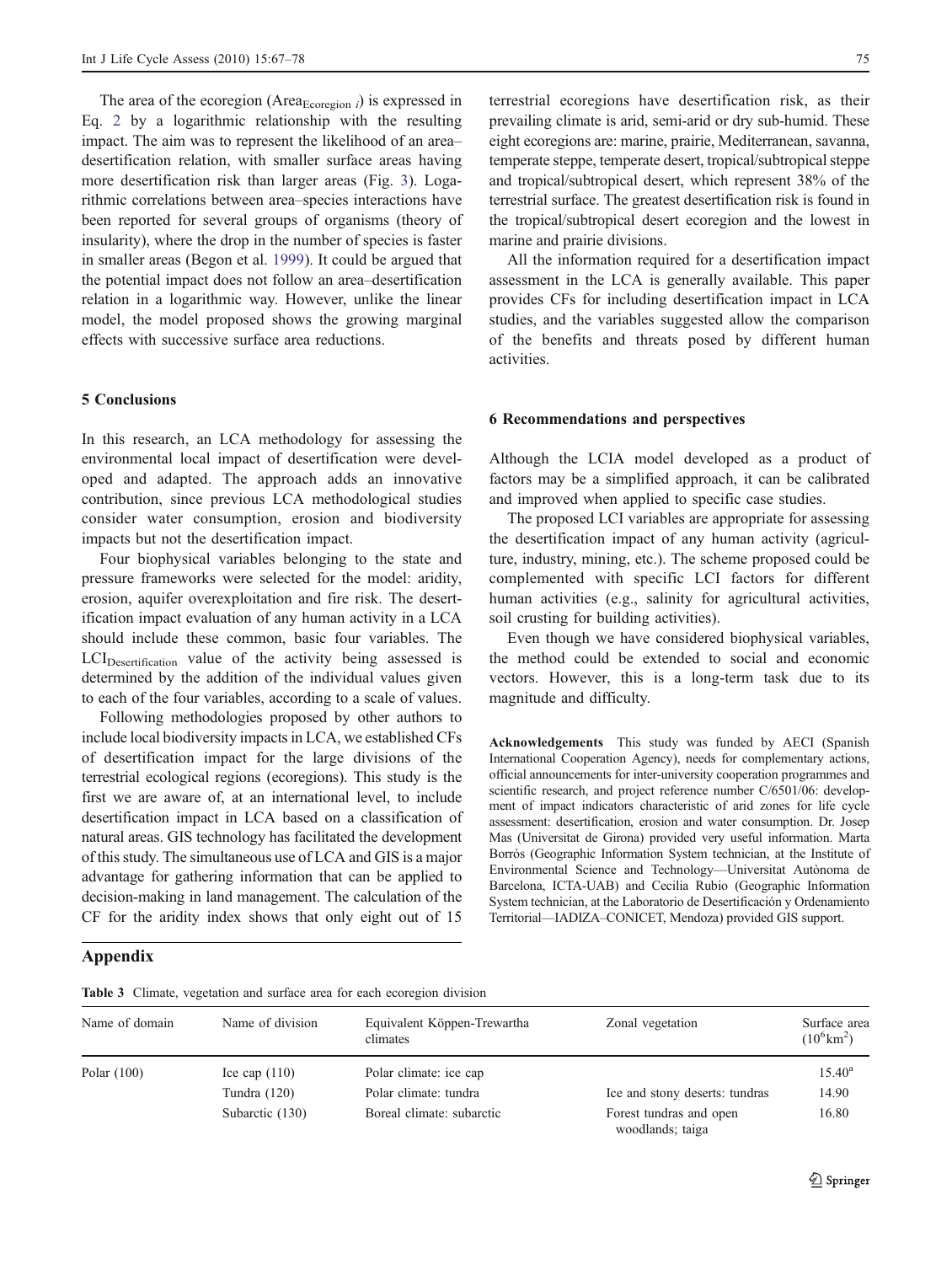<span id="page-9-0"></span>Table 3 (continued)

| Name of domain        | Name of division                       | Equivalent Köppen-Trewartha<br>climates                                                                                                                          | Zonal vegetation                                                                                   | Surface area<br>$(10^6 \text{km}^2)$ |
|-----------------------|----------------------------------------|------------------------------------------------------------------------------------------------------------------------------------------------------------------|----------------------------------------------------------------------------------------------------|--------------------------------------|
| Humid temperate (200) | Warm continental (210)                 | Temperate climate: temperate continental,<br>cool summer                                                                                                         | Mixed deciduous-coniferous<br>forests                                                              | 4.34                                 |
|                       | Hot continental (220)                  | Temperate climate: temperate continental,<br>warm summer                                                                                                         | Broad-leaved forests                                                                               | 2.56                                 |
|                       | Subtropical (230)                      | Subtropical climate: humid subtropical                                                                                                                           | Broad-leaved coniferous<br>evergreen forests; coniferous<br>broad-leaved semi-evergreen<br>forests | 4.91                                 |
|                       | Marine (240)                           | Temperate climate: temperate oceanic                                                                                                                             | Mixed forests                                                                                      | 4.78                                 |
|                       | Prairie (250)                          | Subtropical climate: humid subtropical;<br>temperate climate: temperate<br>continental, warm summer;<br>temperate climate: temperate<br>continental, cool summer | Forest-steppes and prairies;<br>savannas                                                           | 3.90                                 |
|                       | Mediterranean (260)                    | Subtropical climate: subtropical<br>dry summers                                                                                                                  | Dry steppe; hard-leaved<br>evergreen forests; open<br>woodlands and shrub                          | 2.83                                 |
| Dry (300)             | Tropical/subtropical<br>steppe $(310)$ | Dry climate: tropical/subtropical<br>semi-arid                                                                                                                   | Open woodland and semi-<br>deserts; steppes                                                        | 13.94                                |
|                       | Tropical/subtropical<br>desert $(320)$ | Dry climate: tropical/subtropical arid                                                                                                                           | Semi-deserts; deserts                                                                              | 17.98                                |
|                       | Temperate steppe (330)                 | Dry climate: temperate semi-arid                                                                                                                                 | Steppes; dry steppes                                                                               | 6.84                                 |
|                       | Temperate desert (340)                 | Dry climate: temperate arid                                                                                                                                      | Semi-deserts and deserts                                                                           | 6.78                                 |
| Humid tropical (400)  | Savanna (410)                          | Tropical and humid climate:<br>tropical wet-dry                                                                                                                  | Open woodlands, shrubs and<br>savannas; semi-evergreen forest                                      | 20.54                                |
|                       | Rainforest (420)                       | Tropical and humid climate:<br>tropical wet                                                                                                                      | Evergreen tropical rain forest                                                                     | 12.50                                |

The identification code for each domain and division is shown in parentheses. Source: Bailey (2002)

<sup>a</sup> Includes Antarctica

# References

- Alcamo J, Henrich T, Rösch T (2000) World Water in 2025—Global modeling and scenario analysis for the World Commission on Water for the 21st Century. Kassel: Centre for Environmental System Research, University of Kassel, [http://www.usf.uni](http://www.usf.uni-kassel.de/usf/archiv/dokumente/kwws/kwws.2.pdf)[kassel.de/usf/archiv/dokumente/kwws/kwws.2.pdf](http://www.usf.uni-kassel.de/usf/archiv/dokumente/kwws/kwws.2.pdf) (last accessed date August 8, 2008)
- Audsley E (1997) Harmonisation of Environmental Life Cycle Assessment. Final Report Concerted action AIR3-CT94-2028, European Commission DG VI Agriculture
- Bailey RG (1996) Ecosystem geography. Springer, New York
- Bailey RG (1998) Ecoregions: the ecosystem geography of the oceans and continents. Springer, New York
- Bailey RG (2002) Eco-region based design for sustainability. Springer, New York
- Basic F, Kisic I, Mesic M, Nestroy O, Butorac A (2004) Tillage and crop management effects on soil erosion in central Croatia. Soil Till Res 78(2):197–206
- Begon M, Harper JL, Townsend CR (1999) Ecología: individuos, poblaciones y comunidades. Omega, 3rd. edition, Barcelona
- Bengtsson M, Carlson R, Molander S, Steen B (1998) An approach for handling geographical information in life cycle assessment using a relational database. J Hazard Mater 61(1–3):67–75
- Blonk H, Lindeijer E, Broers J (1997) Towards a methodology for taking physical degradation of ecosystems into account in LCA. Int J Life Cycle Assess 2(2):91–98
- Boellstorff D, Benito G (2005) Impacts of set-aside policy on the risk of soil erosion in central Spain. Agr Ecosyst Environ 107(2– 3):231–243
- Civit B (2009) Sostenibilidad ambiental. Desarrollo de indicadores para su aplicación en estudios de análisis de ciclo de vida en la región árida del centro-oeste argentino. Ph. D. Thesis, Universidad Nacional de Cuyo, Mendoza
- Cowell SJ, Clift R (2000) A methodology for assessing soil quantity and quality in life cycle assessment. J Clean Prod 8:321–331
- Cowell SJ, Lindeijer E (2000) Impacts on ecosystems due to land use: biodiversity, life support, and soil quality in life Cycle Assessment. In: Weidema B, Meeusen M (eds) Agricultural data for life cycle assessments. Agricultural Economics Research Institute, The Haugue, pp 80–87
- DESERTLINKS (2004) Desertification Indicator System for Mediterranean Europe (DIS4ME). European Commission, Contract EVK2-CT-2001-00109, <http://www.kcl.ac.uk/projects/desertlinks/> (last accessed date August 5, 2008)
- EEA (1999) Groundwater quality and quantity in Europe. Technical report no. 22, European Environment Agency, Copenhagen
- EMWIS (2007) Mediterranean groundwater report. Technical report on groundwater management in the Mediterranean and the Water Framework Directive. Euro-Mediterranean Information System on know-how in the Water Sector, Mediterranean Groundwater Working Group (MED-EUWI WG on groundwater), [http://circa.](http://circa.europa.eu/Public/irc/env/wfd/library?l=/framework_directive/groundwater_library/mediterranean_groundwate/_EN_1.0_&a=d) [europa.eu/Public/irc/env/wfd/library?l=/framework\\_directive/](http://circa.europa.eu/Public/irc/env/wfd/library?l=/framework_directive/groundwater_library/mediterranean_groundwate/_EN_1.0_&a=d) [groundwater\\_library/mediterranean\\_groundwate/\\_EN\\_1.0\\_&a=d](http://circa.europa.eu/Public/irc/env/wfd/library?l=/framework_directive/groundwater_library/mediterranean_groundwate/_EN_1.0_&a=d) (last accessed date May 20, 2008)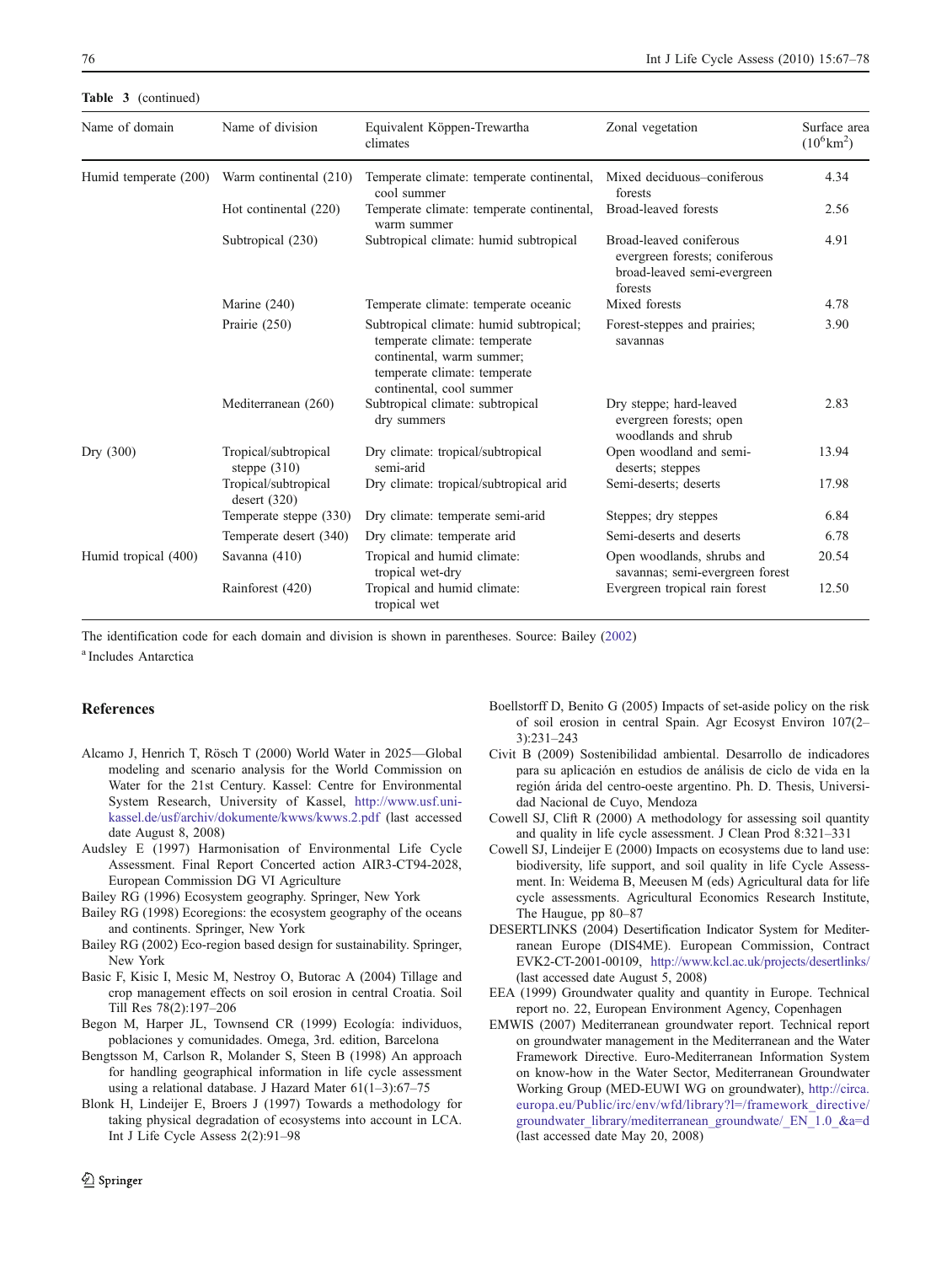- <span id="page-10-0"></span>FAO (2006) Global Forest Resources Assessment (FRA 2005). Food and Agriculture Organization of the United Nations, [http://www.](http://www.fao.org/forestry/32085/en/) [fao.org/forestry/32085/en/](http://www.fao.org/forestry/32085/en/) (last accessed date July 31, 2008)
- FAO (2007a) AQUASTAT online database, Land and Water Development Division. Food and Agriculture Organization of the United Nations, Rome, [http://www.fao.org/nr/water/aquastat/](http://www.fao.org/nr/water/aquastat/data/query/index.html) [data/query/index.html](http://www.fao.org/nr/water/aquastat/data/query/index.html) (last accessed date August 4, 2008)
- FAO (2007b) Fire management—global assessment 2006. FAO forestry paper 151, Food and Agriculture Organization of the United Nations, Rome
- FAO (2008) Technical Meeting of the National Correspondents to the Global Forest Resources Assessment (FRA 2010). Food and Agriculture Organization of the United Nations, Rome, 3–7 March 2008, <http://www.fao.org/forestry/fra2010/en/> (last accessed date July 31, 2008)
- Fischer G, van Velthuizen H, Nachtergaele F, Medow S (2000) Global Agro-ecological Zones (Global-AEZ). FAO/IIASA
- Folch R, Franquesa T, Camarasa JM (1984) Història Natural dels Països Catalans, Vegetació. Vol 7, Ed Enciclopèdia Catalana, SA, Barcelona
- Goedkoop M, Heijungs R, Huijbregts M, De Schryver A, Struijs J, van Zelm R (2009) ReCiPe 2008. A life cycle impact assessment method which comprises harmonised category indicators at the midpoint and the endpoint level. First edition. Report I: characterisation. VROM, Den Haag, The Netherlands
- Guinée J, Gorrée M, Heijungs R, Huppes G, Kleijn R, de Koning A, van Oers L, Wegener Sleeswijk A, Suh S, Udo de Haes H (2001) An operational guide to the ISO-standards. Part 3: Scientific background. CML, Centre of Environmental Science, Leiden
- Guinée J, van Oers L, de Koning A, Tamis W (2006) Life cycle approaches for Conservation Agriculture. CML report 171, Institute of Environmental Sciences, Department of Industrial Ecology & Department of Environmental Biology, Leiden
- Heijungs R, Guinée JB, Huppes H, Lankreijer RM, Udo de Haes HA, Wegener Sleeswijk A, Ansems AMM, Eggels PG, van Duin R, Goede HP (1992) Environmental Life Cycle Assessment of Products—Guide and Backgrounds, Centre of Environmental Science (CML), Leiden
- ISO-14040 (2006) Environmental management—Life cycle assessment— Principles and framework. 14040, International Organisation for Standardisation ISO, Geneva
- ISO-14044 (2006) Environmental management—Life cycle assessment— Requirements and guidelines. 14044, International Organisation for Standardisation ISO, Geneva
- ISRIC (2008) Global Assessment of Human-induced Soil Degradation (GLASOD). International Soil Reference and Information Centre, [http://www.isric.org/NR/exeres/545B0669-6743-402B-B79A-](http://www.isric.org/NR/exeres/545B0669-6743-402B-B79A-DBF57E9FA67F.htm)[DBF57E9FA67F.htm](http://www.isric.org/NR/exeres/545B0669-6743-402B-B79A-DBF57E9FA67F.htm) (last accessed date July 12, 2008)
- Jäppinen E, Karttunen K, Ranta T (2008) Geographical Information System (GIS) and Life Cycle Assessment (LCA) methods combined for evaluation of biomass supply chain. 16th European Biomass Conference & Exhibition, Valencia (Spain), 2–6 June 2008
- Kirkby MJ, Jones RJA, Irvine B, Gobin A, Govers G, Cerdan O, Van Rompaey AJJ, Le Bissonais Y, Daroussin J, King D, Montanarella L, Grimm L, Vieillefont V, Puigdefabregas J, Boer M, Kosmas C, Yassoglou N, Tsara M, Mantel S, Van Lynden GJ, Huting J (2004) Pan-European Soil Erosion Risk Assessment: the PESERA Map, Version 1, October 2003. European Soil Bureau Research, Report No 16, Office for Official Publications of the European Communities, Luxembourg
- Koellner T (2000) Species-pool effect potentials (SPEP) as a yardstick to evaluate land-use impacts on biodiversity. J Clean Prod 8 (4):293–311
- Koellner T, Scholz RW (2007) Assessment of land use impacts on the natural environment. Part 1: an analytical framework for pure land occupation and land use change. Int J LCA 12(1):16–23
- Koellner T, Scholz RW (2008) Assessment of land use impacts on the natural environment. Part 2: generic characterisation factors for local species diversity in central Europe. Int J Life Cycle Assess 13(1):32–48
- Mattsson B, Cederberg C, Blix L (2000) Agricultural land use in life cycle assessment (LCA): case studies of three vegetable oil crops. J Clean Prod 8(4):283–292
- Milà i Canals L, Bauer C, Depestele J, Dubreuil A, Freiermuth Knuchel R, Gaillard G, Michelsen O, Müller-Wenk R, Rydgren B (2007) Key elements in a framework for land use impact assessment in LCA. Int J Life Cycle Asssess 12(1):5– 15
- MIMAM (2005) Evaluación preliminar de los impactos en España por efecto del cambio climático. Ministerio de Medio Ambiente, Centro de Publicaciones, Secretaría General Técnica, [http://www.](http://www.mma.es/portal/secciones/cambio_climatico/areas_tematicas/impactos_cc/eval_pre_imp_esp_cc.htm) [mma.es/portal/secciones/cambio\\_climatico/areas\\_tematicas/](http://www.mma.es/portal/secciones/cambio_climatico/areas_tematicas/impactos_cc/eval_pre_imp_esp_cc.htm) [impactos\\_cc/eval\\_pre\\_imp\\_esp\\_cc.htm](http://www.mma.es/portal/secciones/cambio_climatico/areas_tematicas/impactos_cc/eval_pre_imp_esp_cc.htm) (last accessed date June 5, 2008)
- MIMAM (2006) III Informe sobre el Programa de Acción Nacional contra la Desertificación, España. Ministerio de Medio Ambiente, Secretaría General para el Territorio y la Biodiversidad, Protección General para la Biodiversidad, Madrid
- MiraMon® 6.1 (2008) Generalitat de Catalunya, Departament de Governació i Administracions Públiques
- Nelson RG (2002) Resource assessment and removal analysis for corn stover and wheat straw in the Eastern and Midwestern United States—rainfall and wind-induced soil erosion methodology. Biomass Bioenerg 22(5):349–363
- Oldeman LR, Hakkeling RTA, Sombroek WG (1990) World map of the human-induced soil degradation: an explanatory note. International Soil Reference and Information Centre, Wageningen
- Olson JS, Watts JA, Allison LJ (1983) Carbon in Live Vegetation of Major World Ecosystems, Report ORNL-5862, Oak Ridge National Laboratory, Oak Ridge, Tennessee, USA. The source of this data set as obtained by GRID is the US National Geophysical Data Center (NGDC), Boulder, Colorado, USA
- RDPH (1986) Real Decreto 84/1986, de 11 de abril, por el que se aprueba el Reglamento del Dominio Público Hidráulico, que desarrolla los Títulos Preliminar, I, IV, V, VI y VII de la Ley 29/ 1985, de 2 de agosto, de Aguas (BOE n°103, 30 April)
- Reich P, Eswaran H, Beinroth F (2001) Global dimensions of vulnerability to wind and water erosion. In: Stott DE, Mohtar RH, Steinhardt GC (eds) Sustaining the global farm. Selected papers from the 10th International Soil Conservation Organization Meeting, May 24–29 1999, Perdue University and USDA-ARS National Soil Erosion Research Laboratory, pp 838–846
- Schmidt JH (2008) Development of LCIA characterisation factors for land use impacts on biodiversity. J Clean Prod 16 (18):1929–1942
- Steen B, Ryding SO (1993) The EPS enviro-accounting method. An application of environmental accounting for evaluation and valuation of environmental impact in product design. AFR, Stockholm
- Stone RP (2000) Universal Soil Loss Equation (USLE) Ministry of Agriculture, Food and Rural Affairs, Ontario, [http://www.omafra.](http://www.omafra.gov.on.ca/english/engineer/facts/00-001.htm) [gov.on.ca/english/engineer/facts/00-001.htm](http://www.omafra.gov.on.ca/english/engineer/facts/00-001.htm) (last accessed date August 8, 2008)
- UNEP (2002) Data sets, GEO-3 Data Compendium. United Nations Environment Programme, [http://geocompendium.grid.unep.ch/](http://geocompendium.grid.unep.ch/data_sets/) [data\\_sets/](http://geocompendium.grid.unep.ch/data_sets/) (last accessed date August 2, 2008)
- United Nations (1994) United Nations Convention to Combat Desertification in Countries Experiencing serious Drought and/ or Desertification, Particularly in Africa